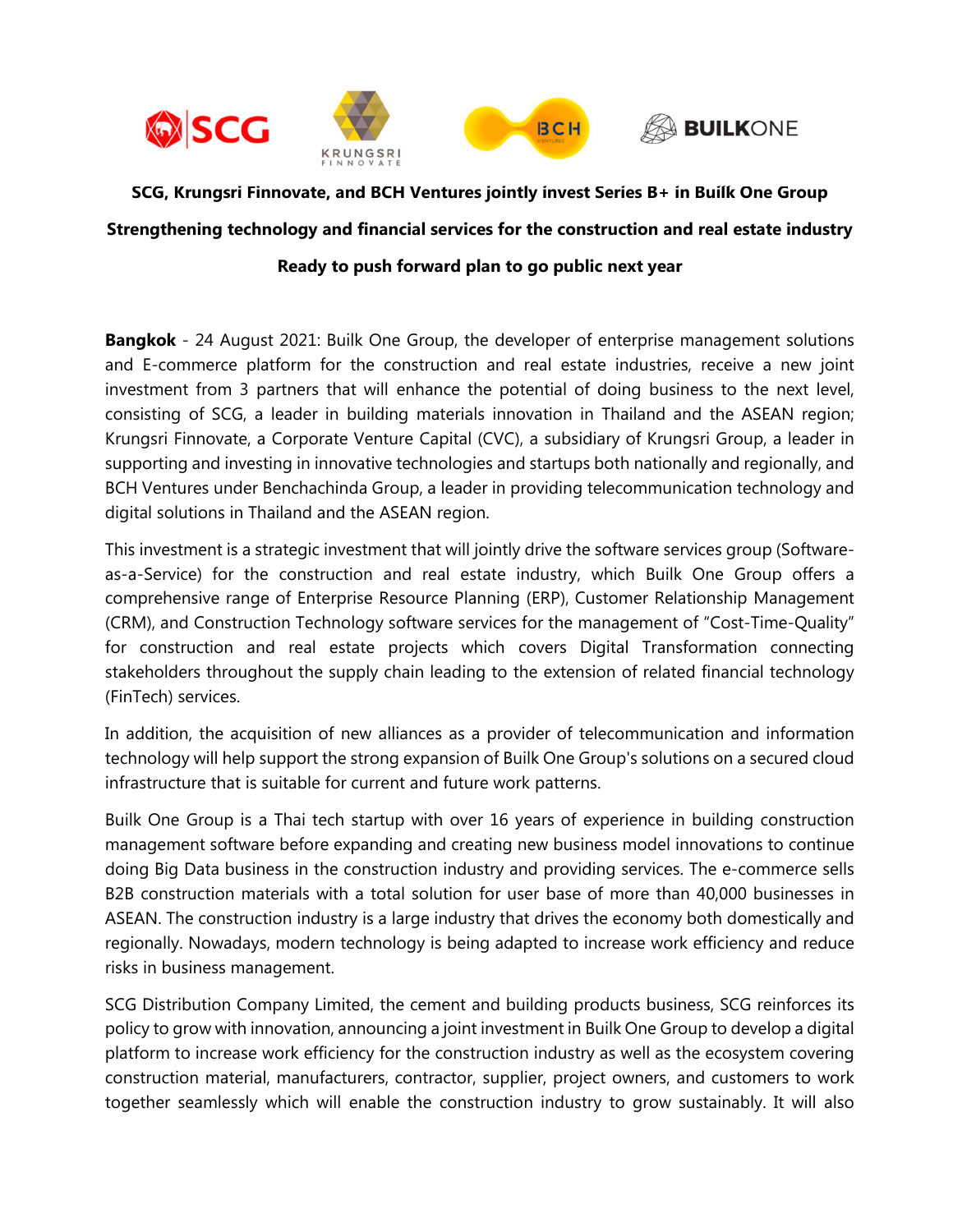enhance SCG's ability to expand its business through other platforms and able to expand the network to foreign countries more quickly.

**Mr. Bunn Kasemsap, Managing Director of SCG Distribution Company Limited**, SCG's Cement-Building Materials Business, said, "SCG has continuously invested in digital technology. according to the company's innovation development strategy. We foresee that digital technology will be the thing that will drive the construction industry by leaps and bounds. This investment is considered a combination of SCG's strengths which is a leader in the production and distribution of construction materials with a strong distribution network; and Builk One Group, a specialist in digital platforms that can reach customers in the construction and real estate business as well. This collaboration will enable all sectors in the construction industry ecosystem to effectively connect and access construction products and services. The first project will begin with the development of a platform that empowers large contractors. Including medium and small contractors, End-to-End Solution enables effective project management. Both have quick access to technology and building materials products through SCG's network while helping to control costs and turnaround time professionally."

**Mr. Sam Tanskul, Managing Director at Krungsri Finnovate**, said, "Construction business is an important business for the Thai economy due to a large number of infrastructure-related projects. Builk One Group is a tech start-up that specializes in construction and real estate businesses, using a platform that covers all dimensions as an important mechanism in such businesses in Thailand and ASEAN. It also proves the growth rate of the business in the past, even though the industry may have been affected by COVID-19 for some time, it still has the potential to grow continuously. Krungsri plans to invest further and seeks opportunities to work with new startups using their strengths in capacity building and collaboration. Therefore, this investment in Series B+ with Builk One Group will complement the Krungsri Group's Living Ecosystem strategy and will support the expansion of strategic cooperation in the future. especially collaboration to expand customer base and create value for banking services such as payment solutions, providing credit or other financial products by relying on the available database, etc., including creating opportunities to help various groups of Krungsri business customers especially SMEs in the construction business to gain access to tools that could help enhance business efficiency. In addition, Krungsri will also be able to leverage Krungsri and MUFG's strengths in the ASEAN region to help promote business expansion opportunities abroad in line with the goals that the Builk One Group has set."

**Mr. Pirachai Bencharongkul, Investment Director of BCH Ventures Company Limited (BCHV)**, in Benchachinda Group, said that BCHV's investment approach will consider investments into 2 types: medium-term (1-5 years) and long term (5+ years). The businesses that BCHV are interested in investing in are mostly considered from the executives or founder who founded the company, the taented team and type of business that BCHV focuses on, such as businesses that create innovations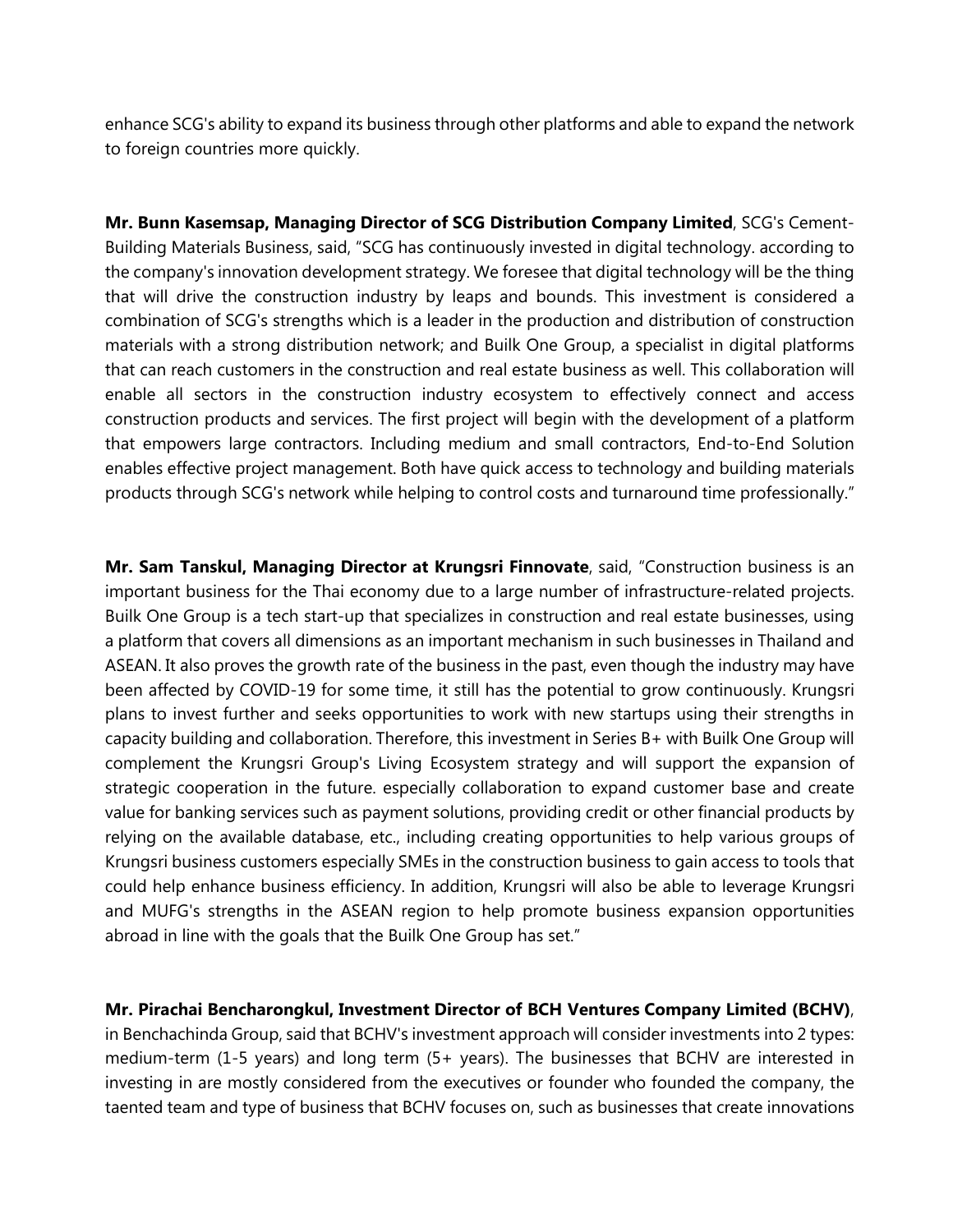to support AI in the future, as well as potential businesses that can be extended to synergy with the business of Benchachinda group of companies. Investing in Builk One Group, this time, it looks at the return on investment for medium-term returns as well as extending the service platform between investors and portfolio companies. "Builk One Group management team have profound knowledge of construction business know the pain points of the construction work, therefore, starting with the idea of developing a platform to meet the contractors. Currently, Builk One Group has strong investment partners in every aspect which I see that this investment is fully responsive to the investment of BCHV and can synergy with the group in the future and expects to see returns from this investment in the medium term within 3 years."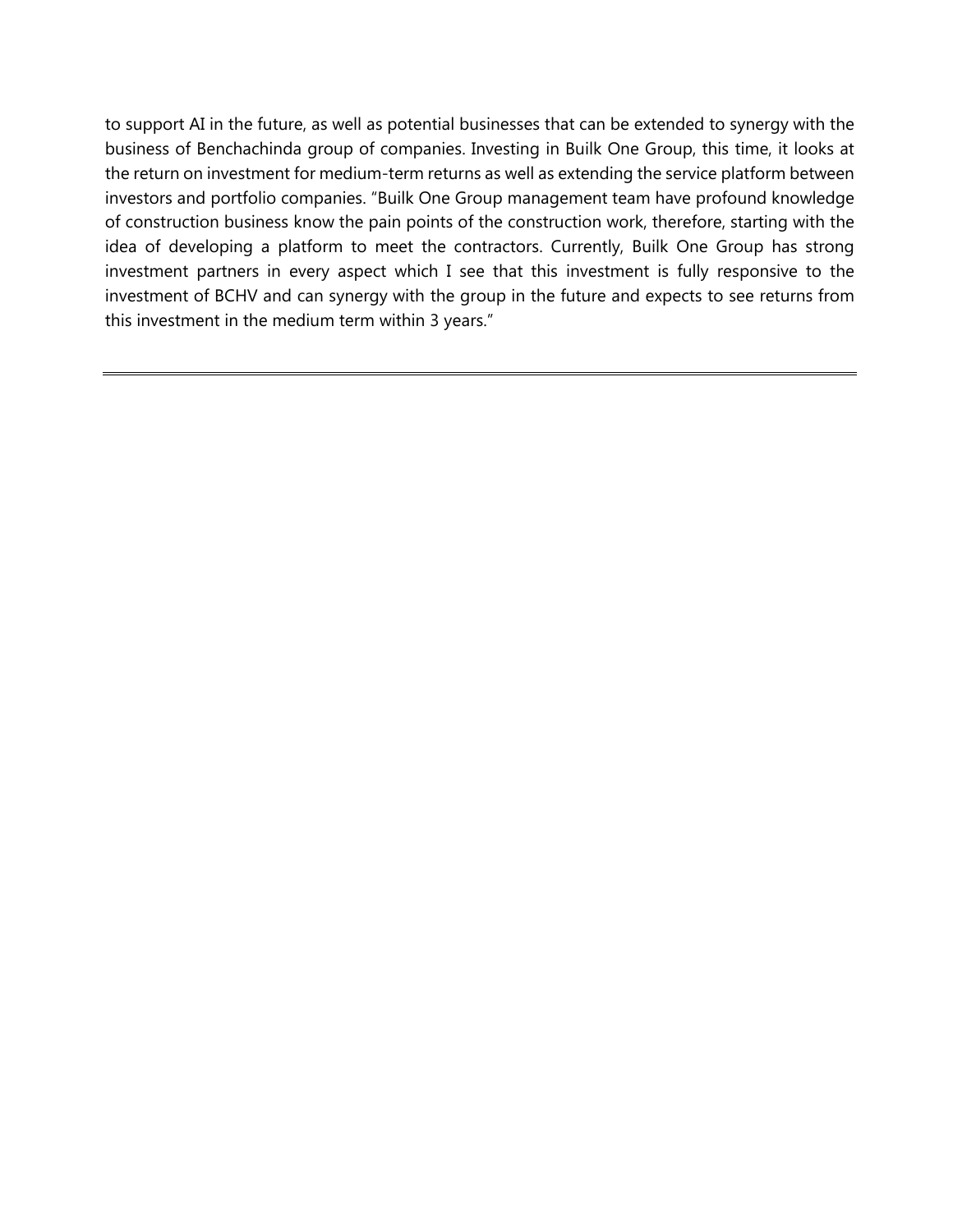

**SCG**, one of ASEAN's leading conglomerates, operating business in compliance with ESG principles and sustainable development goals in the economy, society, and environment underpinned by good governance. SCG is comprised of three core businesses: Cement-Building Materials Business, Chemicals Business, and Packaging Business. SCG strives to respond to our customer's diverse needs through collaborative partnership cultivation and innovative products, services and solutions development.



Mr.Bunn Kasemsup Managing Director, SCG Distribution Co.,Ltd., Cement-Building Materials Business, SCG



**Krungsri Finnovate Company Limited** is a corporate venture capital (CVC) arm of Krungsri that aims to be a fully strategic investor supporting FinTech as well as other banking-related tech startups in Thailand and other countries in Southeast Asia to grow toward their set goals through three core activities: the Venture Builder and Accelerator Program, strategic partnership, and CVC investment, which are made possible through collaboration with Krungsri's related business units.



Mr. Sam Tanskul, Managing Director, Krungsri Finnovate Co., Ltd.